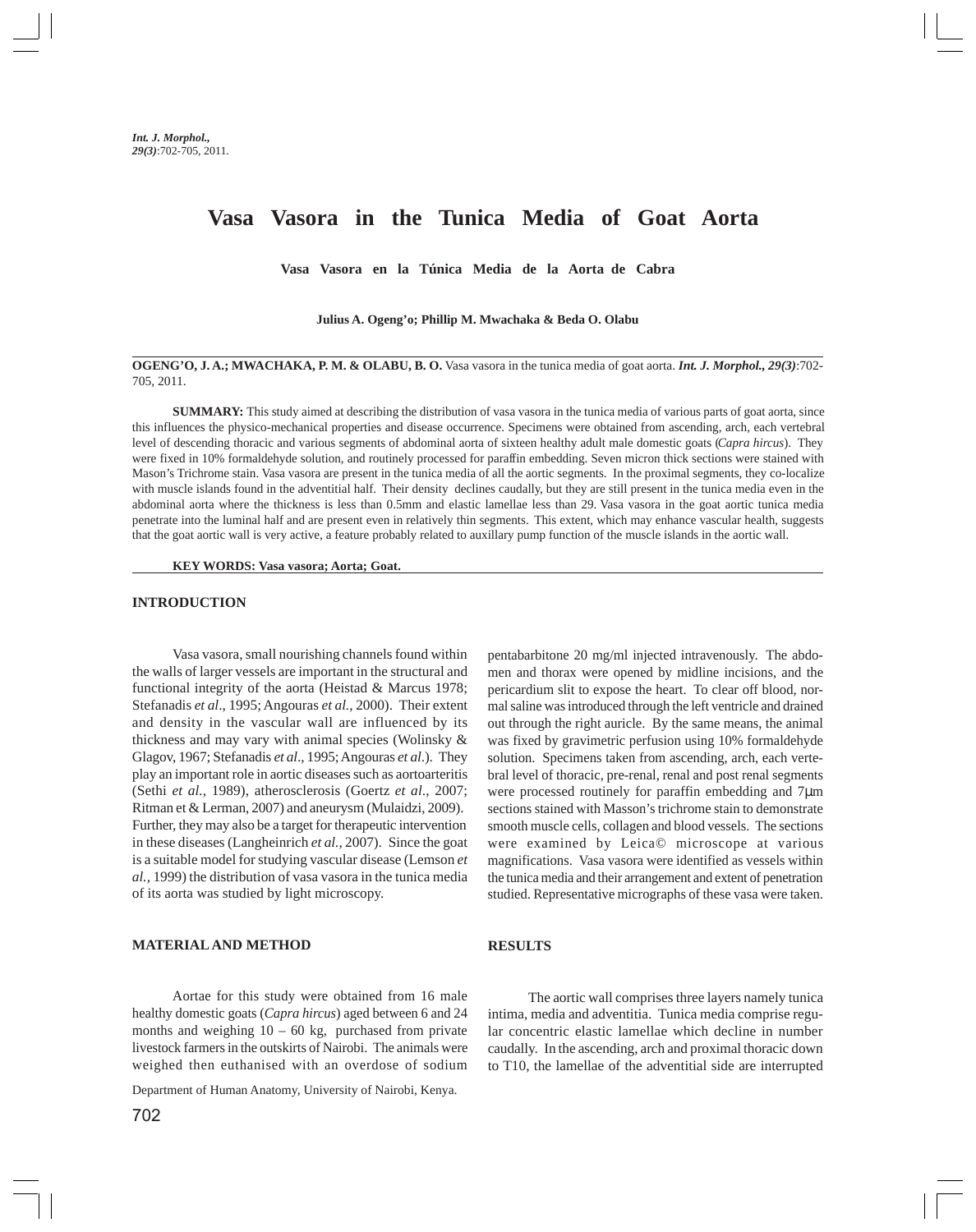

Figs. 1A-F: Vasa vasora in the tunica media of the goat aorta. A.Vasa vasora (stars) in the luminal half of the tunica media of ascending aorta. x100; B. Vasa vasorum (vv) projecting into the tunica media of aortic arch at right angles with a sleeve of connective tissue. Note a circumferential branch (cvv) between the lamellae. x250; C: A perpendicular vasa vasorum (vv) in the thoracic aorta and its branches (arrows) running circumferentially. x100. D. Vasa vasora (stars) co-localized with muscle island in which they are surrounded by smooth muscle bundles (smb). x250; E. Vasa vasora (stars) in the outer one third of the tunica media (TM) adjacent to the tunica adventitia (TA). Of distal thoracic x250; F. Vasa vasorum (star) between Tunica media (TM) and tunica adventitia (TA) of abdominal aorta x250.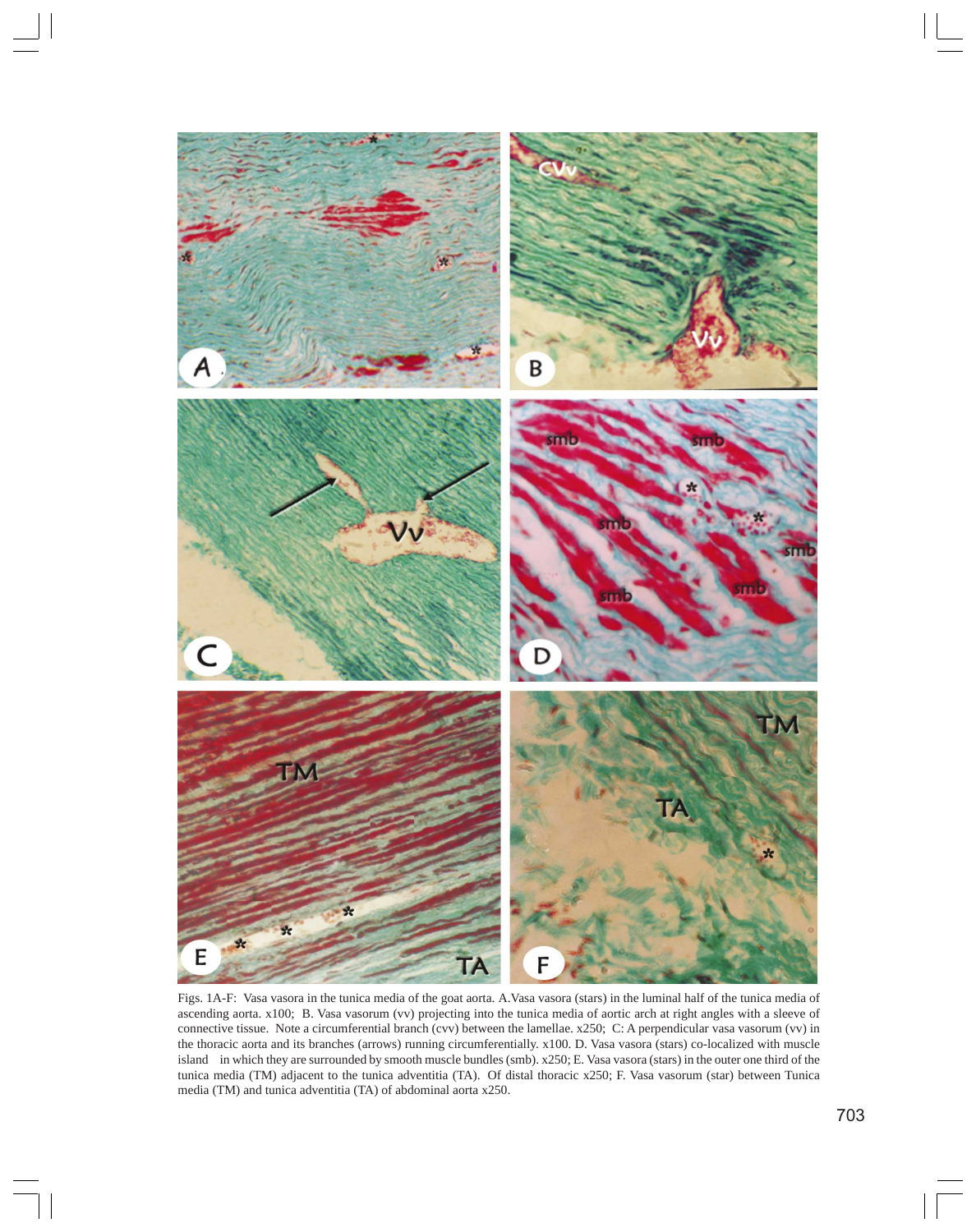by interlocked muscle nests which form islands. Vasa vasora extend into tunica media from the tunica adventitia and penetrate into the inner half of the proximal parts of the aorta (Fig. 1A, B). The vessels penetrate the media perpendicular to the long axis accompanied with a sleeve of connective tissue, then branch and ramify between the elastic lamellae (Fig. 1 B, C). Frequently, in the proximal segments these vessels co-localize with muscle islands which exist in the adventitial half of the tunica media (Fig. 1D). In the distal segments, of the thoracic and in the abdominal aorta, vasa vasora are still present in the tunica media, but are confined to the outer one third of the tunica media, or the media-adventitial border (Fig. 1E,F).

#### **DISCUSSION**

In the ascending aorta, aortic arch, and proximal descending thoracic aorta, vasa vasora extend into the inner half of the tunica media. This is concordant with literature reports that vasa vasora are present in the tunica media close to the intima, in the horse (Woodruff, 1926), cow (Knieriem, 1967), sheep (Song *et al.*, 1985), monkey (Heistad & Amstrong, 1986), dog (Stefanadis *et al*., 1993), and pig (Angouras *et al*.). These medial vasa vasora, considered to be more effective than adventitial ones (Webster & Heistad, 1985), supply a specific part of the aortic media since their removal causes medial necrosis (William *et al*., 1988, Angouras *et al*.). The type and density of vasa vasora are influenced by wall thickness (Kachlick *et al*., 2002) oxygen content of luminal blood (Heistad *et al*., 1981) and activeness of the vascular wall in regulating the amount of blood flow to organs (Chuncher & Somana, 2005). Their penetration into the tunica media is therefore consistent with wall thickness exceeding 0.5mm and number of lamellae. It suggests that the aorta is active in pumping blood.

The vasa vasora of the goat proximal aorta in many

places co-exist with the muscle islands in the adventitial half of the tunica media. This co-existence may be designed to enable the vasa vasora deliver nutrients, thus supporting contractile activity of smooth muscle cells. This is supported by studies which suggested that the activeness of the vascular wall in varying the amount of blood flow to certain organs may be an important factor in the existence, density and distribution of the vasa vasora (Chuncher & Somana).

In the distal thoracic and abdominal aorta, the vasa vasora extend into the outer zone of the tunica media. This is at variance with reports that there are no vasa vasora in the abdominal aorta (Ramsey, 1936; Geiringer, 1951; Wolinsky & Glagov, 1969; Heistad *et al*., 1978). According to these authors, vasa vasora only penetrate the tunica media where the lamellae are more than 29, and wall thickness exceeds 0.5 mm. The presence of vasa vasora in the tunica media even where the wall thickness is less than 0.5mm, and there are less than 29 lamellar units suggests that the abdominal aorta in goat is more active than hitherto perceived. Further, that other factors are important in determining the density and penetration of vasa vasora. Such factors may include the activeness of the vessel wall in regulating blood flow (Chuncher & Somana); and metabolic activity (Kachlick *et al*., 2007). The overall cellularity and activity of the cells in other functions of the vessel wall such as remodeling, mechanical strength and immune surveillance, may also be important.

In conclusion, vasa vasora in the goat aortic tunica media penetrate into the luminal half and are present even in relatively thin segments. This extent, which may enhance vascular health, suggests that the goat aortic wall is very active, a feature probably related to auxillary pump function of the muscle islands in the aortic wall.

**ACKNOWLEDGEMENTS**. We are grateful to L. K. Wainaina; M. N. Kibiru, & C. Kamwaro for technical assistance and Catherine Chinga for typing the manuscript.

**OGENG'O, J. A.; MWACHAKA, M. & OLABU, B. O.** Vasa vasora en la túnica media de la aorta de cabra. *Int. J. Morphol., 29(3)*:702-705, 2011.

**RESUMEN:** El objetivo de este estudio fue describir la distribución de vasa vasora en la túnica media de diversas partes de la aorta de cabra, ya que esto influye en las propiedades físicas y la aparición de enfermedades. Las muestras se obtuvieron de 16 cabras machos adultos sanos (*Capra hircus*) desde la porción ascendente del arco aórtico, segmentos torácicos descendentes y de la parte abdominal de la aorta. Las muestras se fijaron en solución de formol al 10%, y fueron sometidas a procesamiento de rutina para inclusión en parafina. Secciones de siete micras de grosor se tiñeron con reacción tricrómica de Masson. Vasa vasora están presentes en la túnica media de todos los segmentos de la aorta. En los segmentos proximales, que localizan con islas de músculo que se encuentra en la mitad de la adventicia. Su densidad disminuye en sentido caudal, pero aún están presentes en la túnica media, incluso en la parte abdominal de la aorta, donde el espesor es inferior a 0,5 mm y láminas elásticas menos de 29. Vasa vasora en la túnica media de la aorta de la cabra penetran en el medio luminal y están presentes incluso en segmentos relativamente delgados. Esta medida, que puede mejorar la salud vascular, sugiere que la pared aórtica de la cabra es muy activa, una característica probablemente relacionada con la función de la bomba auxiliar de las islas del músculo en la pared aórtica.

 **PALABRAS CLAVE: Vasa vasora; Aorta; Cabra.**